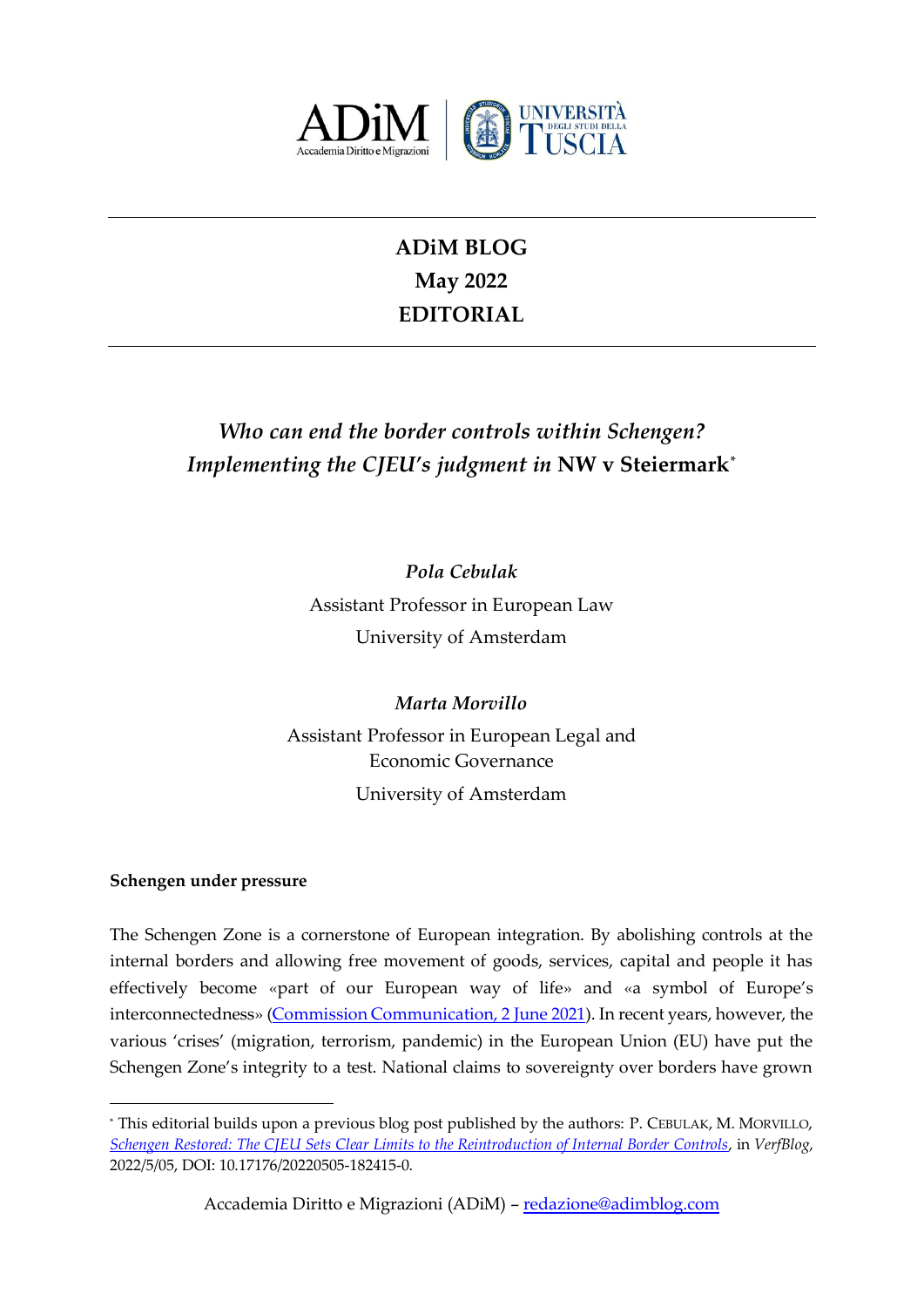# May 2022

louder. Can Member States invoke national security to reintroduce border controls for longer than six months? What is the balance between free movement and national security in the Schengen Zone?

On 26 April 2022, the Court of Justice of the EU (CJEU) addressed these questions in its judgment in joined cases C-368/20 *[NW v Landespolizeidirektion Steiermark](https://curia.europa.eu/juris/document/document.jsf?text=&docid=258262&pageIndex=0&doclang=EN&mode=lst&dir=&occ=first&part=1&cid=450324)* and C-369/20 *NW v [Bezirkshauptmannschaft Leibnitz](https://curia.europa.eu/juris/document/document.jsf?text=&docid=258262&pageIndex=0&doclang=EN&mode=lst&dir=&occ=first&part=1&cid=450324)* putting strict conditions to Member States' reintroduction of border controls within the Schengen Zone. The Court's intervention exposed the gap between the legal commitments undertaken by the Member States at EU level and the tacitly accepted practice of repeated reintroduction of border controls. In this editorial, we set out the background to the CJEU's decision, summarize its main findings and innovative aspects. We then focus on the role of three types of actors – the national governments, the Commission and national courts – in actually restoring the functioning of the Schengen Zone and highlight the implications of the judgment for other domains of EU law.

# **An eventful border crossing**

The case originates at the Austrian-Slovenian border, where the applicant, an Austrian national and legal scholar, was subject to border controls on 29 August and 16 November 2019. He refused to show an identity card or passport and incurred a 36-Euro fine, which he then challenged before an administrative court.

In the EU, the possibility for Member States to reintroduce border controls is regulated by the [Schengen Borders Code](https://eur-lex.europa.eu/legal-content/EN/TXT/?uri=OJ:L:2016:077:TOC) (SBC) as an exceptional and temporary measure. Since 2015, however, several Member States, namely Germany, France, Austria, Denmark, Norway, Estonia and Sweden, have [reintroduced border controls](https://ec.europa.eu/home-affairs/system/files/2022-05/Full%20list%20of%20notifications-03052022_en.pdf) based on national security reasons. Austria, in particular, has had border controls on its southern borders to Hungary and Slovenia continuously from September 2015 until November 2021. They have been re-introduced 14 times based on four different articles of the SBC (namely Articles 25, 27, 28, and 29), alleging a threat to national security. Against this background, the referring court essentially asked whether Article 25(4) SBC allows for the reintroduction of border controls that exceed the maximum total duration of six months. The case was assigned to the Grand Chamber by the CJEU president and the [oral hearing,](https://verfassungsblog.de/the-guardian-is-absent/) which took place in June 2021, saw the participation of three other governments (German, French and Danish) besides the Austrian. At the hearing, a series of tough questions were addressed, by the Member States and the judges, to the Commission regarding its silent acceptance of national notifications about the reintroduction of border controls every six months over a period of several years. In these proceedings, the Commission deemed those reintroductions illegal under EU law, and justified its inaction by arguing that it had prioritized legislative reform over judicial enforcement as a strategy to ensure compliance. In the final ruling, the Court reprimanded the Commission for not exercising its oversight powers to issue opinions and engage with Member States (Article 27(4) SBC).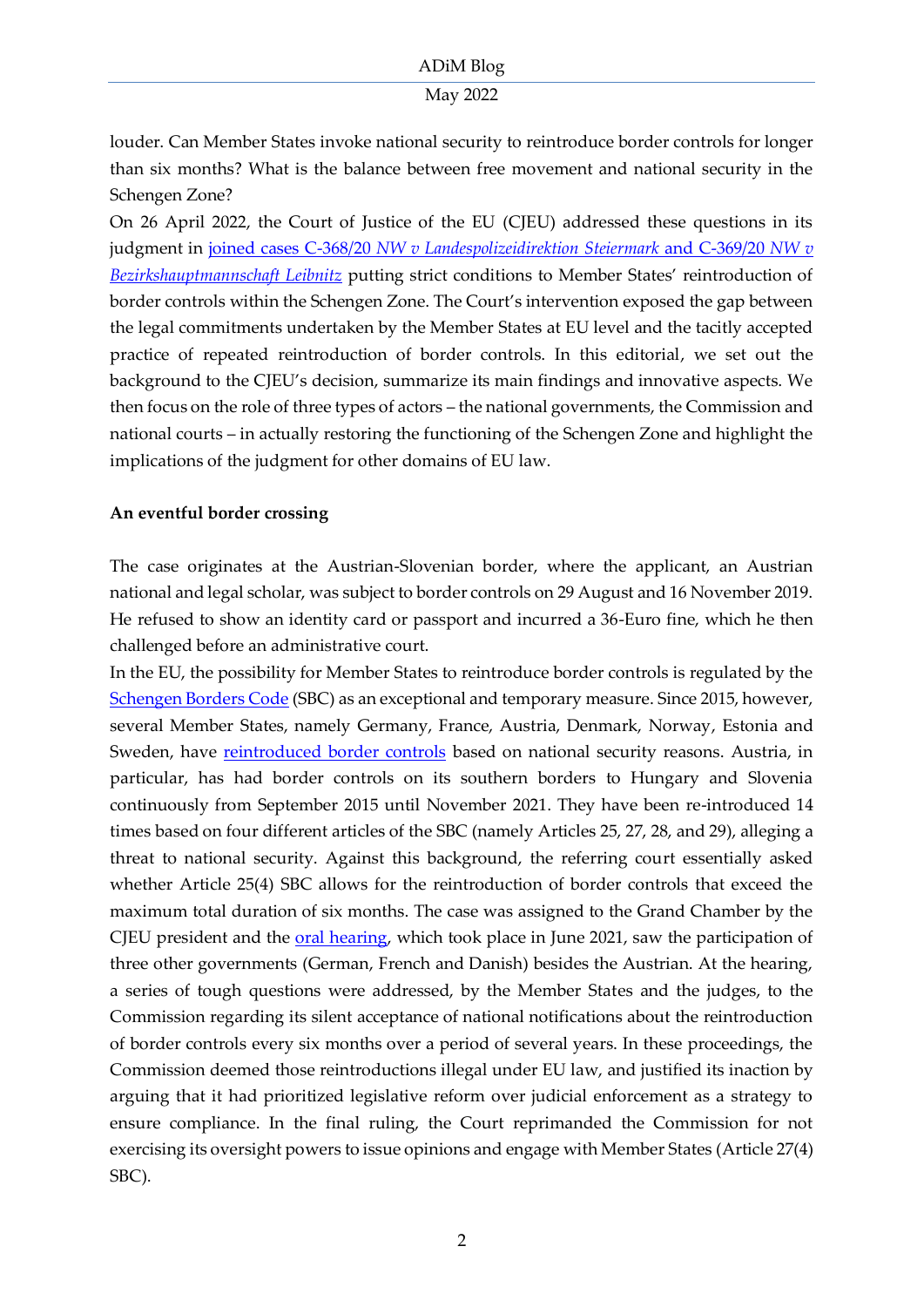## **Strict limits for the reintroduction of border controls within Schengen**

The Court sided unambiguously with the applicant and the Commission. It set out tight conditions for the exceptional reintroduction of border controls, with absolute time limits and no exceptions based on primary EU law allowed.

The Court found the time limits of six months in Article 25(4) SBC and two years in Article 29 SBC to be absolute. Hereby, it radically departed from the Advocate General's (AG) Opinion (discussed [here\).](https://verfassungsblog.de/the-writing-is-on-the-wall/) The wording, context and purpose of the provisions all militate in favor of this conclusion. The SBC sets out a clear and stringent system of time limits, which leaves no room for unintended legislative omissions. In addition, the SBC is informed by the broader EU framework balancing free movement of persons, on the one hand, and public policy and national security, on the other hand. Within this framework, Member States can reintroduce border controls, but only by way of exception, subject to strict interpretation (recital 27 SBC, see also *[Kempf](https://curia.europa.eu/juris/showPdf.jsf?text=&docid=93960&pageIndex=0&doclang=EN&mode=lst&dir=&occ=first&part=1&cid=3064848)* and *[Jipa](https://curia.europa.eu/juris/document/document.jsf?text=&docid=67583&pageIndex=0&doclang=EN&mode=lst&dir=&occ=first&part=1&cid=3065245)*). This is important to uphold the Schengen *acquis* considered as one of the 'main achievements of the European Union' (paras 65 and 74).

As the six-month limit applies *ex novo* in case of a national measure based on a new threat, it is essential to clarify what constitutes a new – as opposed to a persistent or renewed – threat in the context of the SBC. This is the second point addressed by the Court. While remaining vague on the applicable substantive criteria distinguishing new from persisting threats, the Court allocated the burden of proof on the Member States. It is for them to provide sufficient information as to the concrete circumstances representing a new threat (para 81), when notifying their intention to reintroduce or prolong border controls under Article 25 SBC. Such information can therefore form the basis for external scrutiny – by the Commission or the CJEU itself.

Finally, the Court excluded the possibility for Member States to derogate from the SBC based on primary law (Article 72 TFEU) in case of unforeseen circumstances for which the SBC itself allegedly proved to be ill-equipped, such as the migration crisis. The Court acknowledged that Member States are responsible for national security, but found that such responsibility is well accounted for in Treaties and reflected in the SBC. Here, a balance is struck between free movement and public security (para 88), to the effect that exceptional derogations based on primary law are unnecessary. Instead, according to Article 27 SBC, Member States and the Commission should cooperate to maintain this balance.

The Court tried to mediate between, on the one hand, emphasizing the importance of giving effect to rules of secondary EU law and, on the other hand, leaving room for political actors' intervention. In particular, the Court is silent as to both what constitutes a 'new threat' (paras 79-80) and to the exact criteria for national measures' proportionality (para 68). In a nutshell, Schengen is to be restored, but the modalities seem to be open to political bargaining between the EU and the Member States.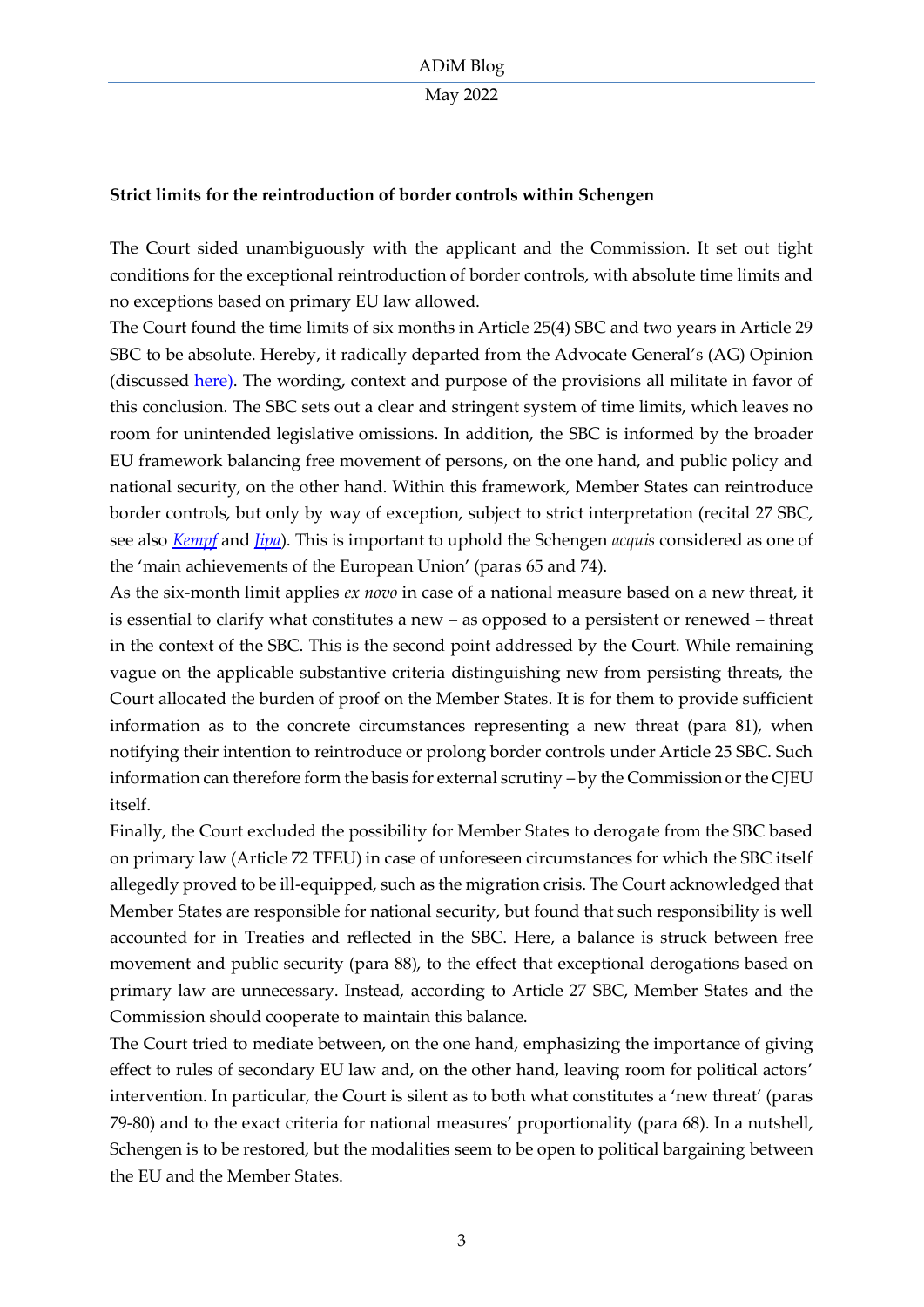## May 2022

# **Who can actually restore Schengen?**

The judgment clarified, as a matter of principle, that the current border controls within the Schengen Zone are incompatible with EU law. Still, the road from this principled ruling to the actual restoring of a Schengen Zone without internal borders could be long. Member States will probably be reluctant to effectively abolish border controls. In view of its deference to the political process so far, it is unclear whether the Commission would be willing to scrutinize such behavior. The question of enforcement is likely to remain in the hands of individuals and national courts.

The Grand Chamber ruling should be interpreted as declaring all the Article 25 SBC border controls, currently in place for over six months and not based on a new threat, contrary to EU law. The conditions for the exceptional reintroduction of border controls established by the CJEU (para 82) will, most probably, result in the referring court declaring the border controls in force in Austria in 2019 outside of the allowed exceptions. As a preliminary ruling, this judgment applies *erga omnes* and sets the standard for internal border controls allowed under EU law. The same conclusion should therefore also apply to all the other border controls currently in place (as also argued by <u>Jonas Bornemann</u>). First, they have been ongoing for longer than six months. Second, Member States have not justified them by providing evidence of a new threat (studies, statistics or reasoning).

Uncertainties remain, however, as to the legality of new border controls that Member States might (re)introduce following the Court's judgment. It has been observed more broadly that partial compliance with CJEU judgments is a common *modus operandi* in the EU. Without expressly challenging the authority of the Court's rulings, Member States find ways to 'work around' their full implementation ([Hofmann 2018\)](https://www.cambridge.org/core/journals/international-journal-of-law-in-context/article/abs/resistance-against-the-court-of-justice-of-the-european-union/2BF07E6E5ADB17CA55B454F0AF766E0F). Against this background, the effectiveness of the Court's ruling in *[NW v Landespolizeidirektion Steiermark](https://curia.europa.eu/juris/document/document.jsf?text=&docid=258262&pageIndex=0&doclang=EN&mode=lst&dir=&occ=first&part=1&cid=3120313)* is at stake. At least three types of actors can influence the effective enforcement of the judgment – the national governments, the European Commission and national courts.

While the Court has been outspoken on the importance of open borders in the EU as a matter of principle, the responses by national political institutions have been rather disinclined. The [Austrian,](https://kurier.at/politik/inland/eugh-oesterreichische-grenzkontrollen-wohl-nicht-rechtmaessig/401986223) [German a](https://www.sueddeutsche.de/bayern/eu-kiel-urteil-zu-wohl-rechtswidrigen-grenzkontrollen-mit-folgen-dpa.urn-newsml-dpa-com-20090101-220425-99-39926)n[d Danish](https://jyllands-posten.dk/international/europa/ECE13957154/eudomstolen-underkender-oestrigs-graensekontrol/) authorities have not acknowledged that the CJEU's ruling puts them on notice to abolish border controls. Instead, they have reiterated their importance for national security and reintroduced border controls until November 2022, together with France, Norway, and Sweden (see [here](https://ec.europa.eu/home-affairs/system/files/2022-05/Full%20list%20of%20notifications-03052022_en.pdf) a full list). On 6 May 2022, Sweden has [reintroduced border](https://www.government.se/press-releases/2022/05/reintroduced-temporary-internal-border-controls/)  [controls](https://www.government.se/press-releases/2022/05/reintroduced-temporary-internal-border-controls/) for another six months (until 11 November 2022). This decisions, all effective as of 12 May 2022, appear to disregard the CJEU's judgment rendered only two weeks before. The Swedish authorities, for example, conflate reasons stemming from Articles 25 SBC («prevent possible terrorist attacks») and 29 SBC («[c]ontrols at the Schengen area's external border are not adequately enforced»). The CJEU intended on holding those grounds apart (para 82), because Article 29 SBC, referring to dysfunctionalities at the external Schengen borders,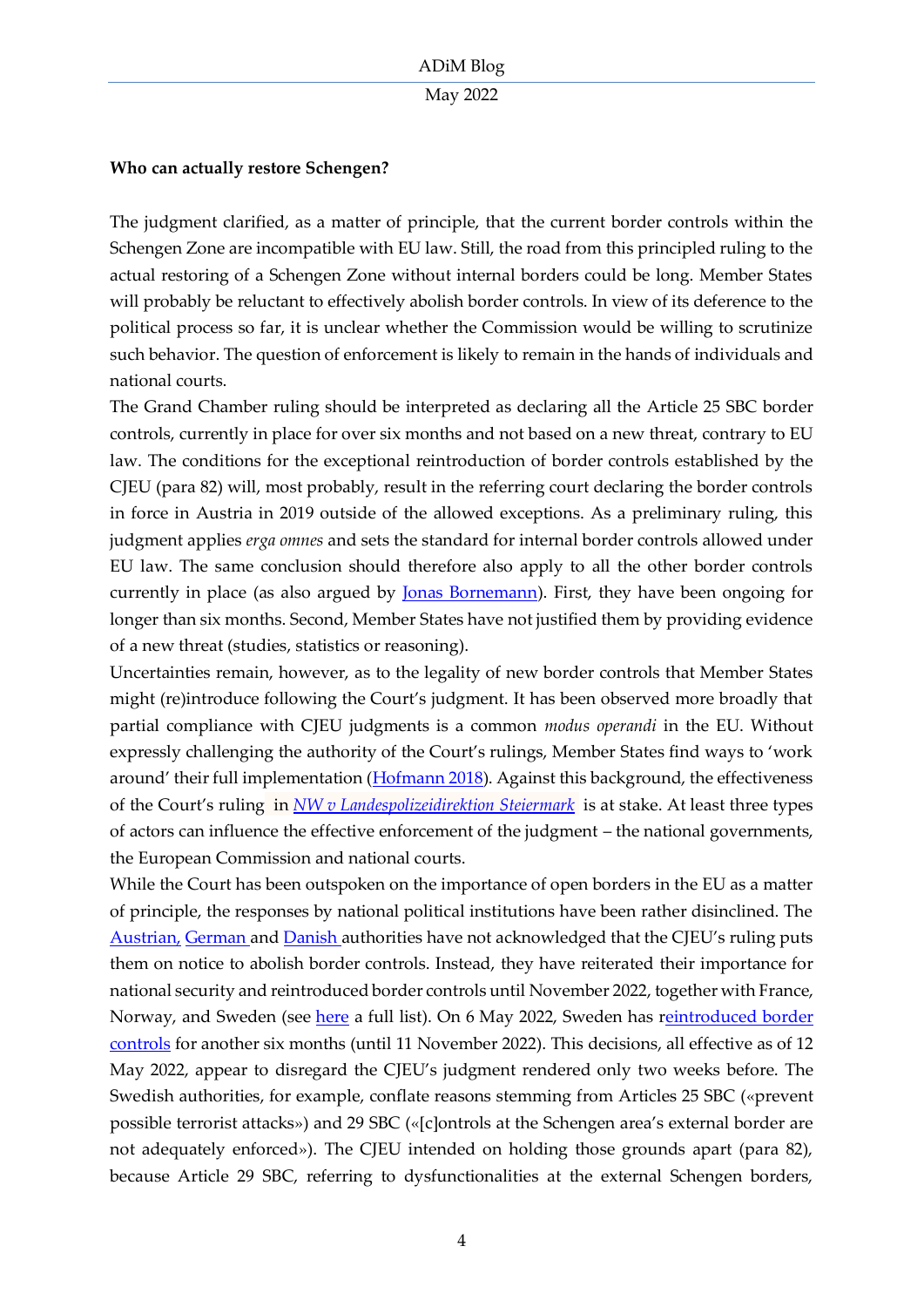#### May 2022

requires a Council recommendation, which expired on 10 November 2017 (para 26). The Swedish government is also not arguing that there is a new threat justifying a reintroduction of border controls. The [press release of the Ministry of Justice](https://www.government.se/press-releases/2022/05/reintroduced-temporary-internal-border-controls/) states that «there is still a serious threat to public order and internal security in Sweden». The approach adopted by Swedish authorities – ignoring the judgment – seems to have been followed by other Member States, which have similarly extended internal border controls. Since the ruling on 26 April 2022, Norway, Sweden, Denmark, Germany, France, Estonia and Austria re-introduced border controls based on national security reasons.

Some national administrations are also exploring the margin left by the Court's ruling. The Court has showed trust in the Member States' commitment to Schengen and left them quite some leeway to argue the proportionality of border controls as well as the existence of a new threat justifying their reintroduction. The Austrian authorities prolonged the border controls in spite of a pending decision of a national court following the answer to its preliminary ruling question in Luxembourg. The regulation from the Ministry of Interior invokes multiple reasons for the re-introduction of border controls – some of them clearly old (migration and situation at external borders) and some of them which [might be potentially argued as new](https://www.derstandard.at/story/2000135630651/oesterreich-verlaengert-grenzkontrollen-zu-ungarn-und-slowenien)  [threats](https://www.derstandard.at/story/2000135630651/oesterreich-verlaengert-grenzkontrollen-zu-ungarn-und-slowenien) (war in Ukraine). We will see how the legality of this renewed introduction of border controls will be evaluated. What undoubtedly changes following the CJEU ruling is that Member States are now required to engage with EU law reasoning and to present evidence of the actual situation at the borders, if they want to re-introduce border control.

A second actor that could prove crucial in restoring Schengen and enforcing the Court's ruling is the European Commission. In [the oral hearings](https://verfassungsblog.de/the-guardian-is-absent/) and their written reasoning, the Luxembourg judges have clearly condemned the Commission's silence in response to repeated notifications it received from Member States about the reintroduction of border controls. The ruling could provide the Commission with a clear legal basis to revive its role as guardian of the Treaties and enforce the strict interpretation of the SBC exceptions vis-à-vis Austria and the other Member States. So far, the Commission has favored a reform of the Schengen legislation over infringement proceedings as means to address the dissonance between law and the practice of Member States in this field. In 2017, it prepared a legislative [proposal](https://www.europarl.europa.eu/RegData/docs_autres_institutions/commission_europeenne/com/2017/0571/COM_COM(2017)0571_EN.pdf) to revise the SBC. It left space to the political debates in the Council and Parliament, but, to its disappointment, the interest of, in particular, France and Germany in this legislative procedure diminished around 2019. This appears to reflect the general trend of the European Commission prioritizing its role as "engine of European integration" over its role as "guardian of the Treaties" across various domains of EU law, as shown with extensive empirical evidence [\(Daniel Kelemen & Tommaso Pavone\)](https://preprints.apsanet.org/engage/apsa/article-details/61ca1ec002c214092c3443f4).

The third type of actors with the power to enforce the Court's pronouncement are national courts. They have to be seized by individuals, legal or natural persons, who are either subject to illegal border controls or suffer financial harm from their reintroduction (state liability). In these regards, the upcoming developments in France, where border controls were introduced in 2015, are particularly worth of attention. In a 2017 ruling, [the French Council of State](https://www.conseil-etat.fr/fr/arianeweb/CE/decision/2017-12-28/415291)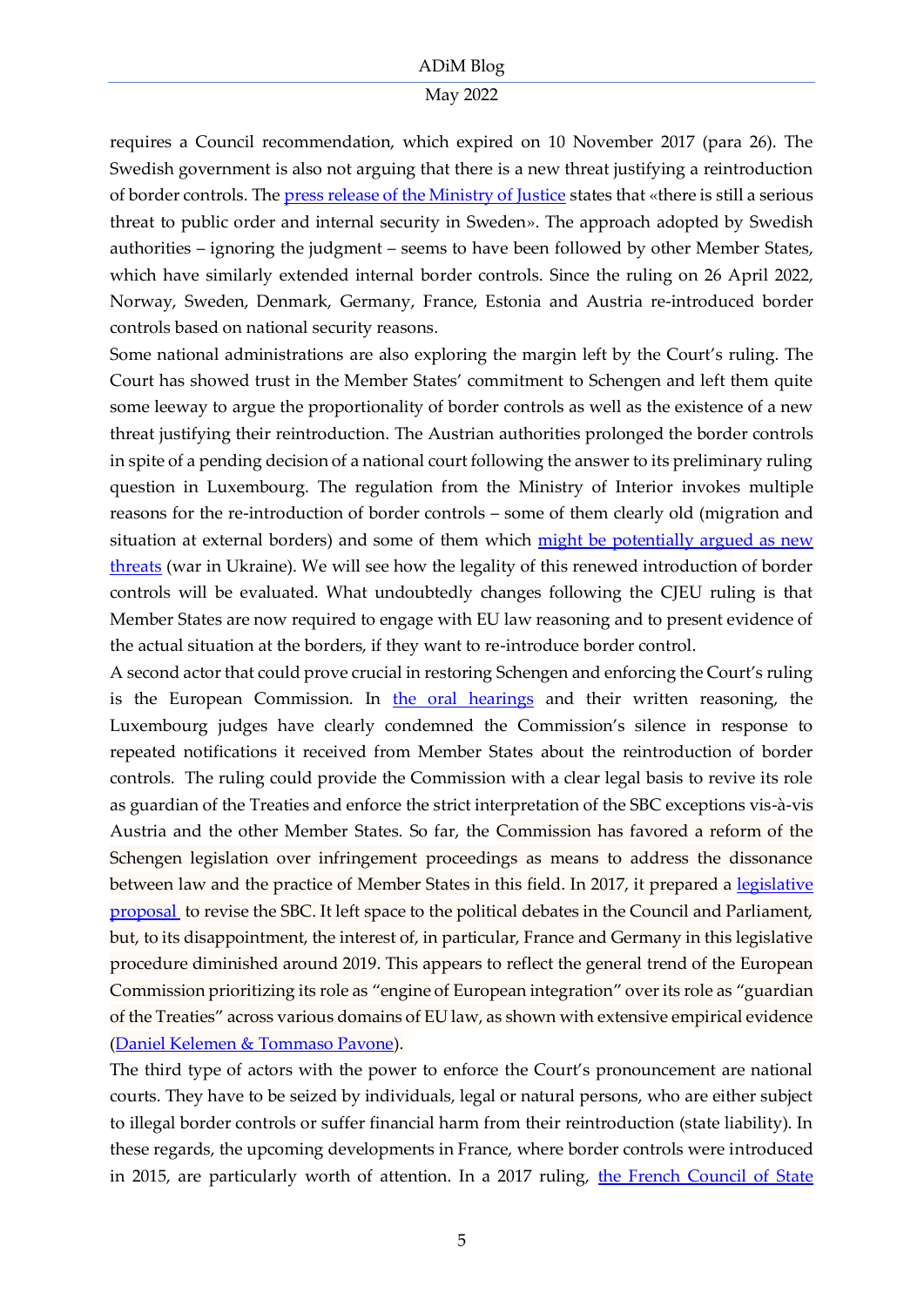### May 2022

showed deference to the national executive and upheld the legality of the controls at the French border, without referring a preliminary ruling question to Luxembourg. The same Council of State [will be now asked to rule on the legality of French border controls f](https://www.lemonde.fr/societe/article/2022/05/10/le-conseil-d-etat-saisi-du-controle-aux-frontieres-retabli-par-la-france-depuis-2015_6125410_3224.html)ollowing the CJEU's principled ruling. It remains to be seen to what extent the French highest court will revise its reasoning in light of the CJEU's pronouncement on the strict interpretation of exceptions to the Schengen principle of open borders.

The question of the legality of the reintroduction of border controls within Schengen is also likely to return before the bench in Luxembourg in the future. An incremental line of case law can therefore be expected. It remains open whether it will develop along the lines of this judgment and emphasize that the exceptions to the rule of open borders within Schengen have to be interpreted narrowly. The CJEU has probably not said its last word yet.

# **National security exceptions in EU law**

The repercussions of this Gran Chamber ruling go beyond the dilemma of enforcing or reforming the SBC rules. It can also have implications for the interpretation of national security exceptions in other areas of EU law. In its judgment, the Court does not emphasize the special character of the Area of Freedom Security and Justice (AFSJ) as the former "third pillar". This seems to suggest that its interpretation of Member States' national security is not particular to this previously intergovernmental domain of EU law. The Court emphasizes that national security is not a trump card allowing any national derogations from EU law (para 84). National security exceptions are relevant also in data protection law [\(Quadrature du Net](https://curia.europa.eu/juris/document/document.jsf?docid=232084&mode=lst&pageIndex=1&dir=&occ=first&part=1&text=&doclang=EN&cid=3119206) (2020)). Precisely here, we have seen how a Court's principled ruling can eventually be enforced by private applicants and national courts. In 2014, the CJEU ruled in [Digital Rights Ireland](https://eur-lex.europa.eu/legal-content/EN/TXT/?uri=CELEX%3A62012CJ0293) that collecting and storing of metadata from personal communications on a mass scale constitute a violation of the right to data privacy enshrined in articles 7 and 8 of the Charter of Fundamental Rights of the EU. After the Court annulled a directive that introduced such measures, effectively the same substantive measures were introduced by some Member States through national legislation. It took two more preliminary rulings, Tele2 Sverige coming from [Sweden and Watson from the UK,](https://eur-lex.europa.eu/legal-content/EN/TXT/?uri=CELEX%3A62015CJ0203&qid=1652190502710) for the Court to confirm its interpretation of data protection [\(Cameron 2017\)](https://heinonline.org/HOL/LandingPage?handle=hein.kluwer/cmlr0054&div=115&id=&page=). It is possible that the question of internal border controls within Schengen might develop parallels to the incremental and mostly private enforcement that we have observed in the domain of data protection. In addition, the two domains share the political salience and the tension between national security protection and enforcement of EU law.

Finally, the Court does not really answer the last question referred by the national Court about a possible violation of the *[Citizens' Rights Directive](https://eur-lex.europa.eu/legal-content/EN/TXT/?uri=celex:32004L0038)*. The political argument for maintaining internal border controls usually refers to third-country nationals whose status within Schengen is not regularized or alleged criminals who are hiding from the law enforcement. It has been also argued in academic debates that the lack of enforcement of the Schengen rules is related to the dominant market rationale taking precedence over giving effect to EU